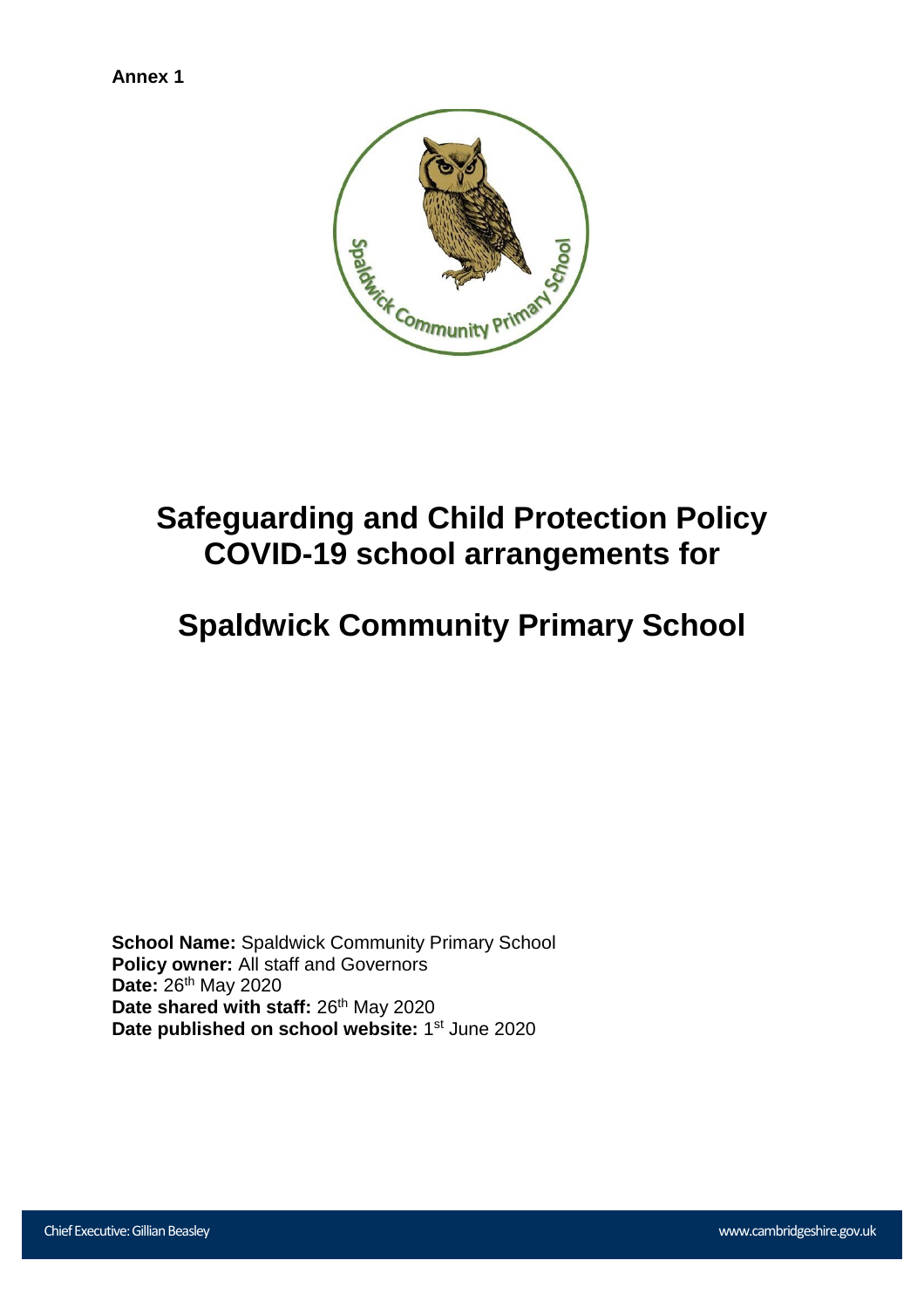## **Covid-19 Phased Return**

From 20th March 2020 parents were asked to keep their children at home, wherever possible and where it was safer to do so to slow to spread of Covid-19. Many children will continue to remain at home during the initial stages of the phased return. However, from 1<sup>st</sup> June, we expect to be able to welcome more children back to Spaldwick Community Primary School. Priority will continue to be given to providing school places for 'key worker' children (those children of workers critical to the Covid-19 response) and those classed as vulnerable, with an EHCP or have an allocated Social Worker.

The phased return has been carefully planned with reference to Department for Education guidance:

- Actions for education and childcare settings to prepare for wider opening from 1<sup>st</sup> June 2020
- Implementing Protective Measures in Education and Childcare Settings
- Covid-19 Safeguarding in Schools, Colleges and Other Providers
- [Covid-19 Risk Assessment](file://///2222srv001/staff$/lworrell/Documents/Coronavirus/Policies%20&%20Documents/COVID-19%20risk%20assessment.doc)

This revised addendum of the Spaldwick Community Primary School Safeguarding and Child Protection Policy contains details of our individual safeguarding arrangements during this time, to protect all children, whether attending school or remaining at home, from harm and abuse.

Spaldwick Community Primary School is committed to ensuring the safety and wellbeing of all its students and will ensure compliance with Keeping Children Safe in Education (KCSIE) which remains in force throughout the response to coronavirus (COVID-19).

The following safeguarding principles remain unchanged:

- The best interests of children must always continue to come first;
- If anyone in a school or college has a safeguarding concern about any child they should continue to act and act immediately;
- A DSL or deputy should be available;
- It is essential that unsuitable people are not allowed to enter the children's workforce and/or gain access to children;
- Children should continue to be protected when they are online.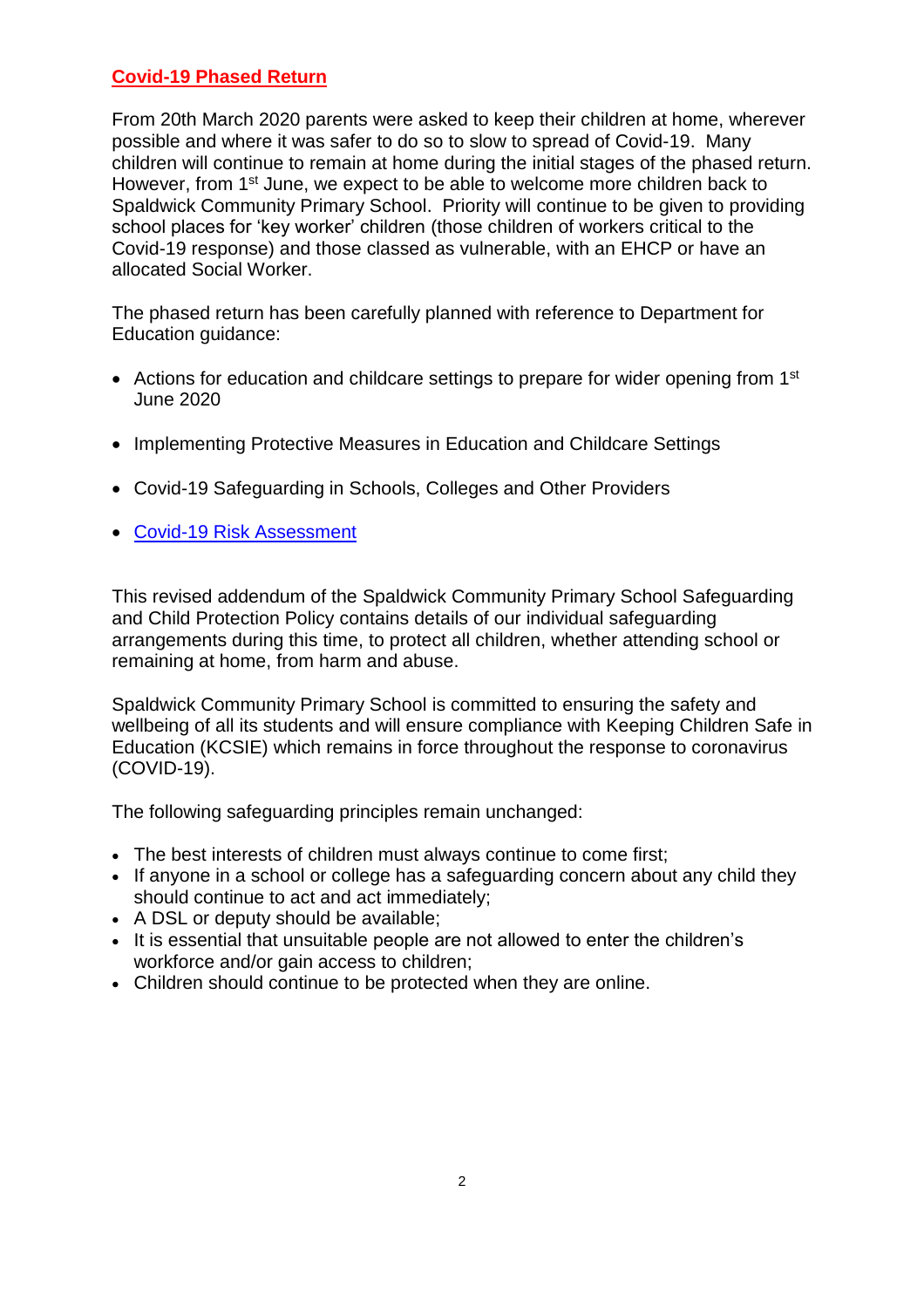## **Key contacts**

| <b>Role</b>         | <b>Name</b>    | <b>Contact</b> | <b>Email</b>                       |
|---------------------|----------------|----------------|------------------------------------|
|                     |                | number         |                                    |
| Designated          | Louise Worrell | 07946639723    | head@spaldwickschool.org.uk        |
| Safeguarding        |                |                |                                    |
| Lead                |                |                |                                    |
| Deputy              | Rebekah Bell   | 01480          | rbell@spaldwickschool.org.uk       |
| Designated          |                | 890371         |                                    |
| Safeguarding        |                |                |                                    |
| Leads               |                |                |                                    |
| Headteacher         | Louise Worrell | 07946639723    | head@spaldwickschool.org.uk        |
| Chair of            | Jonathan       |                | jsmith@spaldwickschool.org.uk      |
| Governors           | Smith          |                |                                    |
| Safeguarding        | Ash            |                | arichardson@spaldwickschool.org.uk |
| Governor /          | Richardson     |                |                                    |
| Trustee             |                |                |                                    |
| Designated          | Rebekah Bell   | 01480          | rbell@spaldwickschool.org.uk       |
| Teacher $-$         |                | 890371         |                                    |
| <b>Looked After</b> |                |                |                                    |
| Children            |                |                |                                    |

# **Supporting Children In School (relocated from later in original appendix)**

Spaldwick Community Primary School is committed to ensuring the safety and wellbeing of all its students.

Spaldwick Community Primary School will refer to the Government guidance for education and childcare settings on how to implement protective measures including social distancing: [implementing protective measures in education and childcare](https://www.gov.uk/government/publications/coronavirus-covid-19-implementing-protective-measures-in-education-and-childcare-settings)  [settings](https://www.gov.uk/government/publications/coronavirus-covid-19-implementing-protective-measures-in-education-and-childcare-settings)

The school continue to follow the advice from Public Health England on handwashing and other measures to limit the risk of spread of Covid-19.

Spaldwick Community Primary School will continue to be a safe space for all children to attend and flourish. We recognise that for some children the return to school after an extended period of time at home will be challenging and staff will support children to adjust to the necessary changes to the school environment and routines. Supporting pupil wellbeing will be at the forefront of our approach and school staff will seek to provide reassurance to pupils as we manage the transition period. Staff will talk to the children about the changes to the school day in an age appropriate manner, acknowledge and listen to pupil anxieties and support children to understand the altered routines.

Spaldwick Community Primary School recognises that the current circumstances may adversely affect the mental health of children and their parents. School staff have been briefed to look out for changes in behaviour or in a child's emotional state, which could range from being excessively clingy, fearful, withdrawn or aggressive as more children return to school. As always, pupil wellbeing is at the heart of our work,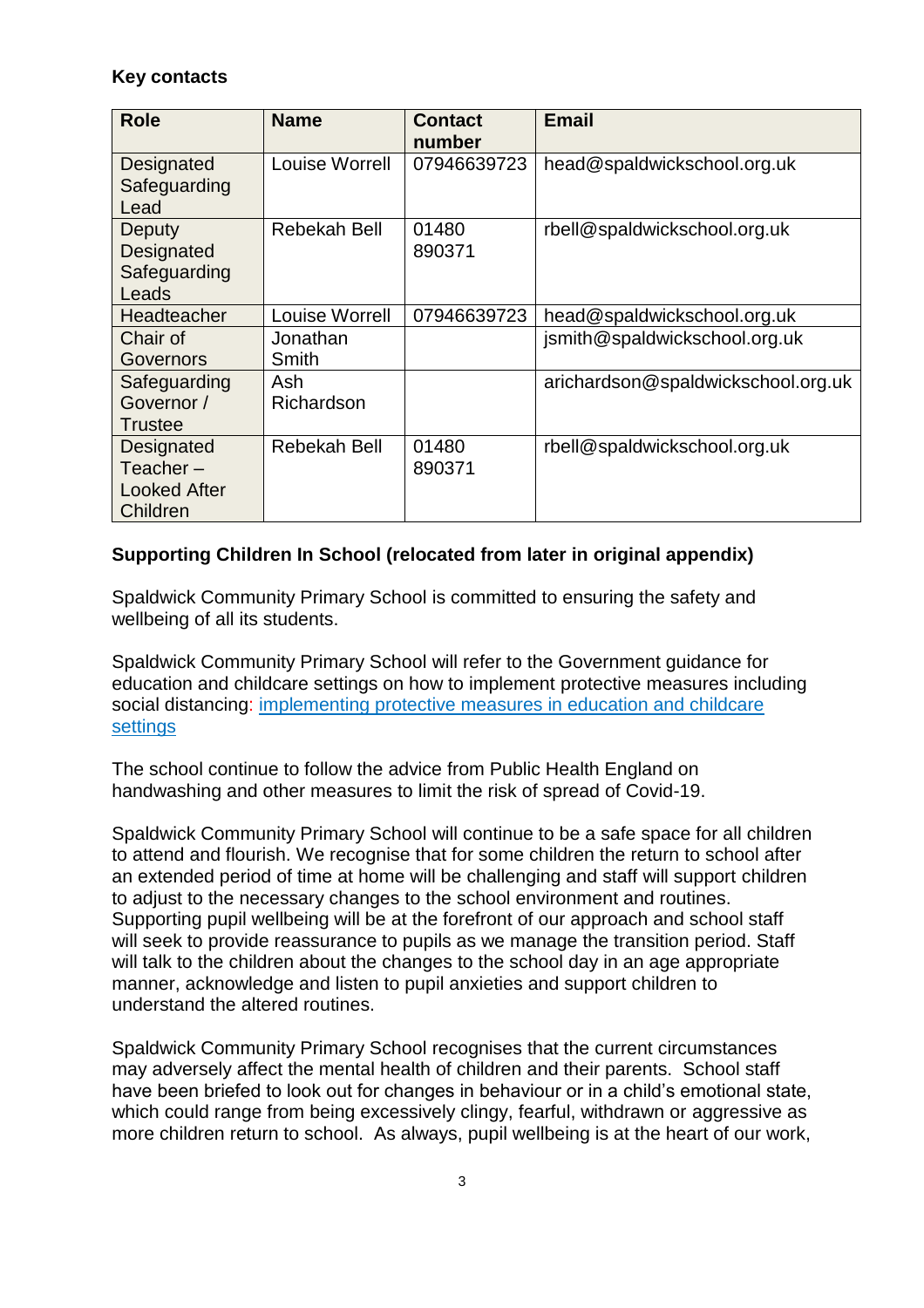and school staff will seek to provide appropriate support for pupils both in school and where required from specialist services.

Spaldwick Community Primary School recognises that for some children, home may not be a safe space, and there may be children who are relieved to return to school. School staff have been reminded of the need to respond sensitively to pupils' differing experiences during the period of school closure. School staff have been asked to be particularly vigilant, as more children return to school, for signs and indicators that a child may have experienced abuse or neglect. School staff have been trained about how to handle a disclosure from a child, and understand that any safeguarding concerns, including those that relate to the period of school closure, must be referred immediately to the Designated Safeguarding Lead (or deputies) in the usual way.

Prior to children returning to school, parents and carers will be asked to ensure that all personal details held by the school, such as emergency contact numbers are correct and ask for any additional emergency contact numbers where they are available. At this time, parents and carers will also be asked to advise the school if there are any changes regarding the child's welfare, health and wellbeing that it would help school to be made aware of. Where the school is aware of particular circumstances affecting a child or family, such as bereavement, a relationship breakdown, an incident of domestic violence, this will be shared with staff on a needto-know basis so that children can be best supported.

### **Supporting Children Not in School (relocated from later in original appendix)**

Spaldwick Community Primary School is committed to ensuring the safety and wellbeing of all its children and young people.

Spaldwick Community Primary School recognises that some children will not be eligible to return to school immediately due to the phased nature of re-opening, and that some parents/carers of children eligible to attend may choose not to send them to school at this time.

Spaldwick Community Primary School recognises that school is a protective factor for children and young people, and the current circumstances, can affect the mental health of pupils and their parents/carers. Teachers at Spaldwick Community Primary School need to be aware of this in setting expectations of pupils' work where they are at home.

Where the DSL has identified a child about whom there have been concerns but not currently open to social care, or who would normally receive pastoral-type support in school, they should ensure that a robust communication plan is in place for that child or young person.

Details of this plan will be recorded, as should a record of all contact made.

Spaldwick Community Primary School and its DSL will work closely with all stakeholders to maximise the effectiveness of any communication plan.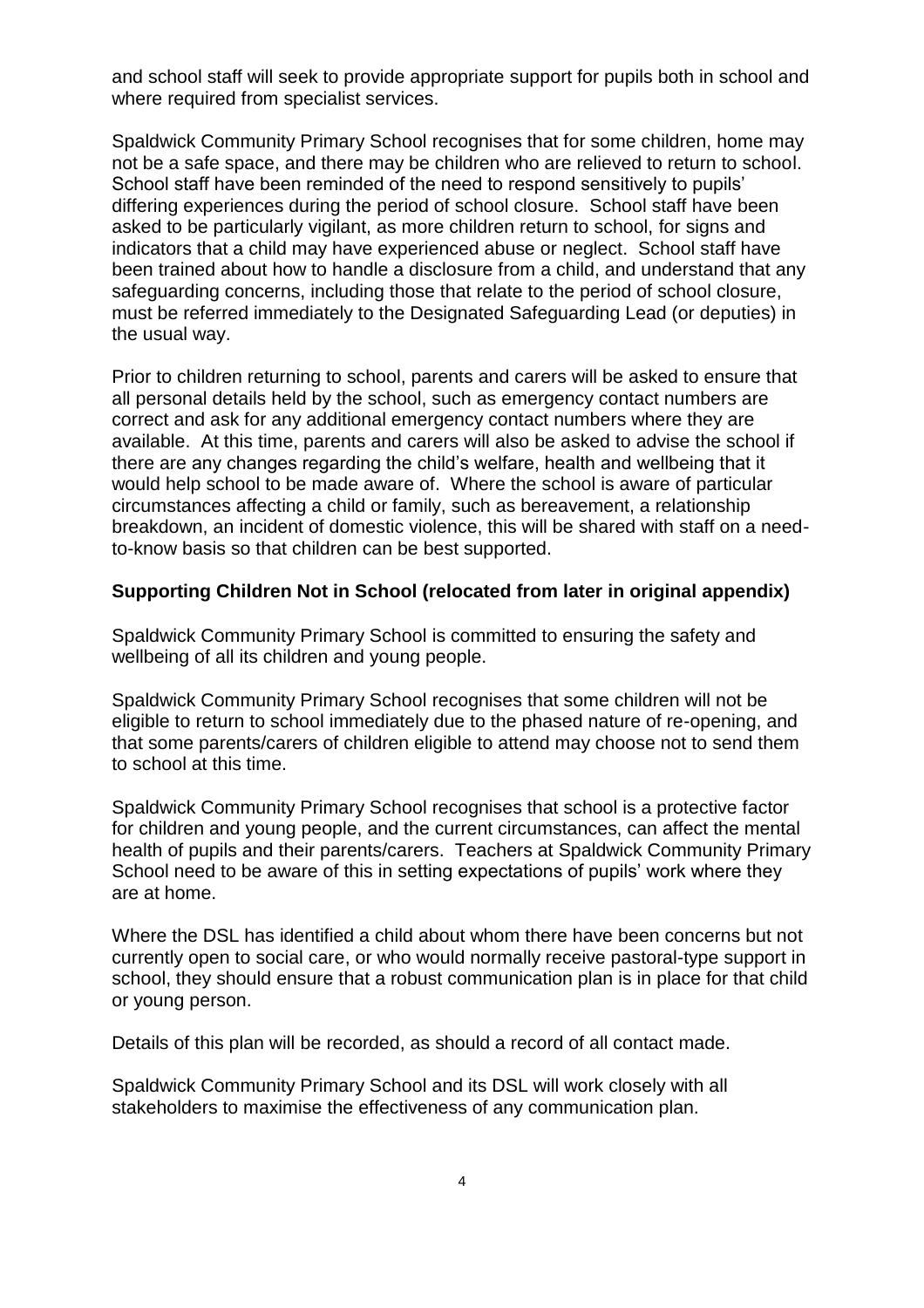This plan must be reviewed regularly and where concerns arise, the DSL will consider any referrals as appropriate.

If we are unable to contact a child about whom there have been concerns after a reasonable number of attempts, we may need to seek further advice about safe and well checks.

The school will share safeguarding messages on its website and social media pages.

#### **Vulnerable children**

All vulnerable children continue to be eligible to attend school full time during the period of phased opening. This applies regardless of whether their year group is due to return to school as part of the phased return, and regardless of whether they had chosen to access school provision prior to the phased return.

Vulnerable children include those who:

- are assessed as being in need under section 17 of the Children Act 1989, including children who have a child in need plan, a child protection plan or who are a looked-after child
- have an education, health and care (EHC) plan and it is determined, following risk assessment [\(risk assessment guidance\)](https://www.gov.uk/government/publications/coronavirus-covid-19-send-risk-assessment-guidance/coronavirus-covid-19-send-risk-assessment-guidance), that their needs can be as safely or more safely met in the educational environment
- have been assessed as otherwise vulnerable by educational providers or local authorities (including children's social care services), and who could therefore benefit from continued attendance. This might include children and young people on the edge of receiving support from children's social care services, adopted children, those at risk of becoming NEET ('not in employment, education or training'), those living in temporary accommodation, those who are young carers and others at the school and local authority's discretion

Senior leaders, especially the Designated Safeguarding Lead (and deputies) know who our most vulnerable children are. They have the flexibility to offer a place to those about whom there have been concerns but not currently open to Social Care.

Eligibility for free school meals in and of itself should not be the determining factor in assessing vulnerability.

Spaldwick Community Primary School will continue to work with and support children's Social Workers to help protect vulnerable children. This includes working with and supporting children's Social Workers and the Local Authority Virtual School Head (VSH) for looked-after and previously looked-after children. The lead person for this will be: Rebekah Bell

There is an expectation that vulnerable children who have a Social Worker will attend an education setting, unless the child/household is shielding or clinically vulnerable. In circumstances where a parent does not want to bring their child to an education setting, and their child is considered vulnerable, the Social Worker and Spaldwick Community Primary School will explore the reasons for this directly with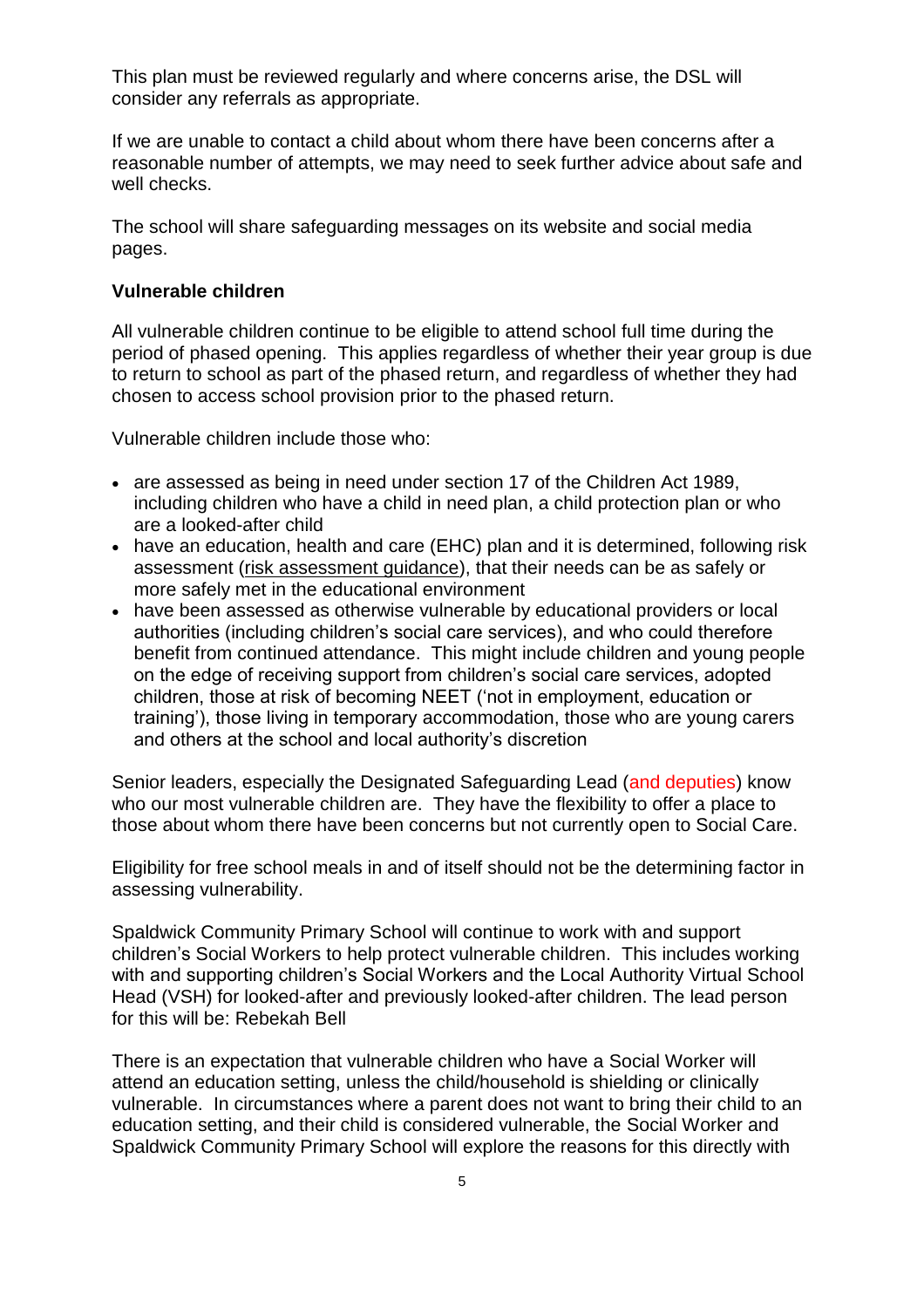the parent. Spaldwick Community Primary School and Social Workers will agree with parents/carers whether children in need should be attending school – Spaldwick Community Primary School will then follow up on any pupil that they were expecting to attend, who does not.

Where parents are concerned about the risk of the child contracting COVID19, Spaldwick Community Primary School or the Social Worker will talk through these anxieties with the parent/carer following the advice set out by Public Health England.

Spaldwick Community Primary School will encourage our vulnerable children and young people to attend a school, including remotely if needed.

In all circumstances where a vulnerable child does not take up their place at school, or discontinues, Spaldwick Community Primary School will notify their Social Worker.

### **Attendance monitoring**

Spaldwick Community Primary School will resume taking attendance registers from 1 June and continue to complete the online Educational Setting Status form which gives the Department for Education daily updates on how many children and staff are attending: [https://www.gov.uk/government/publications/coronavirus-covid-19](https://www.gov.uk/government/publications/coronavirus-covid-19-attendance-recording-for-educational-settings) [attendance-recording-for-educational-settings.](https://www.gov.uk/government/publications/coronavirus-covid-19-attendance-recording-for-educational-settings)

Spaldwick Community Primary School will continue to follow up with any parent/carer if they were expecting the child to attend and they subsequently do not attend school. Non-attendance will be followed up in line with the school's normal attendance protocols.

Spaldwick Community Primary School will continue to inform Children's Social Care if a child with a Social Worker does not attend school.

#### **Designated Safeguarding Lead Arrangements**

Spaldwick Community Primary School has a Designated Safeguarding Lead (DSL) and a Deputy DSL.

The Designated Safeguarding Lead is: Louise Worrell

The Deputy Designated Safeguarding Lead is: Rebekah Bell

We will endeavour to have a trained DSL (or deputy) available on site. Where this is not possible, a trained DSL (or deputy) will be available to be contacted via phone or email.

Where a trained DSL (or deputy) is not on site, in addition to the above, a senior leader will assume responsibility for co-ordinating safeguarding on site.

It is important that all Spaldwick Community Primary School staff and volunteers have access to a trained DSL (or deputy). All staff on site will be made aware of who that person is and how to contact them.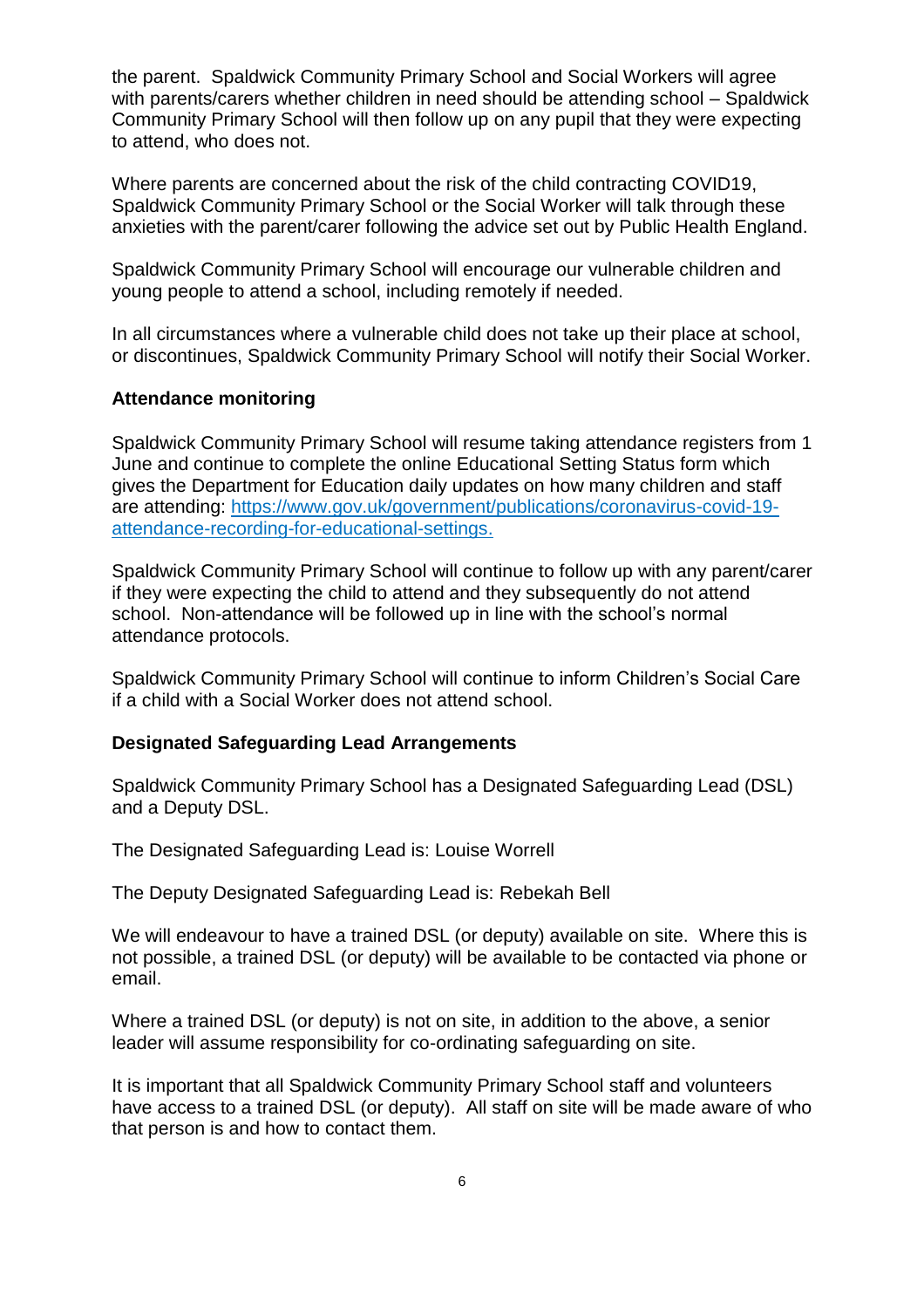The DSL will continue to engage with Social Workers, and attend all multi-agency meetings, which are being held remotely.

## **Reporting a concern**

Where staff have a concern about a child, they should continue to follow the process outlined in the school Safeguarding and Child Protection Policy.

Staff are reminded of the need to report any concern immediately and without delay.

Where staff are concerned about an adult working with children in the school, they should report the concern to the Headteacher according to the Safeguarding and Child Protection Policy. If there is a requirement to make a notification to the headteacher whilst away from school, this should be done verbally and followed up with an email to the headteacher.

Concerns around the Headteacher should be directed to the Chair of Governors: Jonathan Smith.

## **Safeguarding Training and Induction**

DSL training is very unlikely to take place whilst there remains a threat of the COVID 19 virus. In the interim, Designated Safeguarding Leads continue to keep themselves up to date with safeguarding developments through updates from the Education Safeguarding Team, accessing the Knowledge Hub and via the Safeguarding Children Partnership Board communications and website.

For the period COVID-19 measures are in place, a DSL (or deputy) who has been trained will continue to be classed as a trained DSL (or deputy) even if they miss their refresher training.

The Local Authority Education Safeguarding Team is providing advice and guidance, where needed, to schools through a dedicated helpline.

All existing school staff have had safeguarding training and have read Part 1 of Keeping Children Safe in Education (2020). The DSL should communicate with staff any new local arrangements, so they know what to do if they are worried about a child.

Where new staff are recruited, or new volunteers enter Spaldwick Community Primary School, they will continue to be provided with a safeguarding induction.

Upon arrival, they will be given a copy of the receiving setting's Safeguarding and Child Protection Policy, guidance on local processes and confirmation of DSL arrangements.

#### **Safer recruitment/volunteers and movement of staff**

It remains essential that people who are unsuitable are not allowed to enter the children's workforce or gain access to children. When recruiting new staff, Spaldwick Community Primary School will continue to follow the relevant safer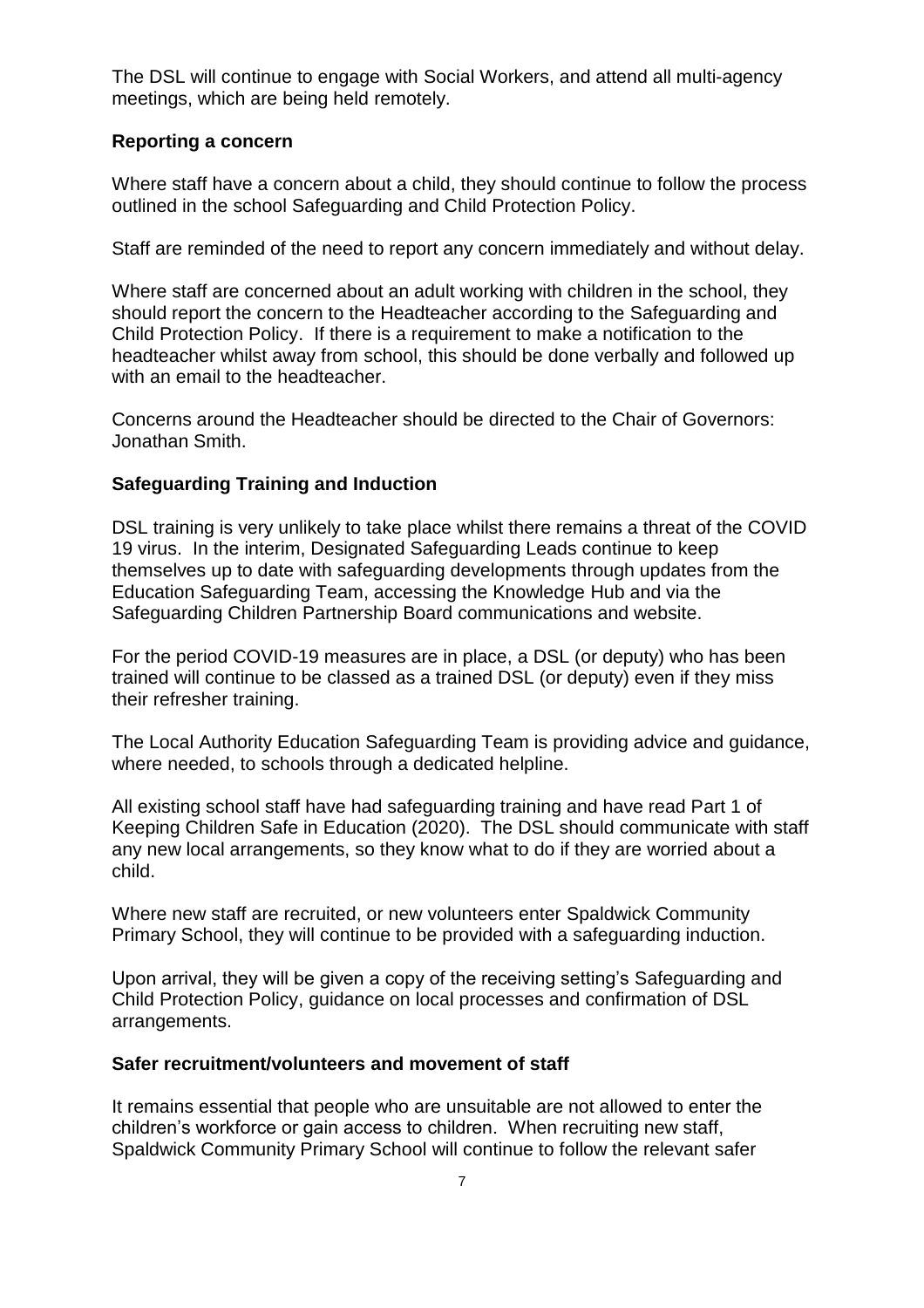recruitment processes for their setting, including, as appropriate, relevant sections in part 3 of Keeping Children Safe in Education (2019) (KCSIE).

In response to COVID-19, the Disclosure and Barring Service (DBS) has made changes to its guidance on standard and enhanced DBS ID checking to minimise the need for face-to-face contact.

If staff are deployed from another education or children's workforce setting to our school, we will take into account the DfE supplementary guidance on safeguarding children during the COVID-19 pandemic and will accept portability as long as the current employer confirms in writing that:

- the individual has been subject to an enhanced DBS and children's barred list check
- there are no known concerns about the individual's suitability to work with children
- there is no ongoing disciplinary investigation relating to that individual

There is no requirement to obtain a new DBS check for returning staff who have continued to be employed but have not been working in regulated activity during partial school closures. If for any reason the school have concerns about an individual, new checks will be obtained in the usual way.

Where Spaldwick Community Primary School are utilising volunteers, we will continue to follow the checking and risk assessment process as set out in paragraphs 183 to 188 of KCSIE. Under no circumstances will a volunteer who has not been checked be left unsupervised or allowed to work in regulated activity.

Spaldwick Community Primary School will continue to follow the legal duty to refer to the DBS anyone who has harmed or poses a risk of harm to a child or vulnerable adult. Full details can be found at paragraph 179 of KCSIE.

Spaldwick Community Primary School will continue to consider and make referrals to the Teaching Regulation Agency (TRA) as per paragraph 143 of KCSIE and the TRA's 'Teacher misconduct advice for making a referral.

During the COVID-19 period all referrals should be made by emailing [Misconduct.Teacher@education.gov.uk](mailto:Misconduct.Teacher@education.gov.uk)

Whilst acknowledging the challenge of the current National emergency, it is essential from a safeguarding perspective that any school is aware, on any given day, which staff/volunteers will be in the school or college, and that appropriate checks have been carried out, especially for anyone engaging in regulated activity. As such, Spaldwick Community Primary School will continue to keep the single central record (SCR) up to date as outlined in paragraphs 164 - 171 in KCSIE.

#### **Online safety in schools and colleges**

Spaldwick Community Primary School will continue to provide a safe environment, including online. This includes the use of an online filtering system.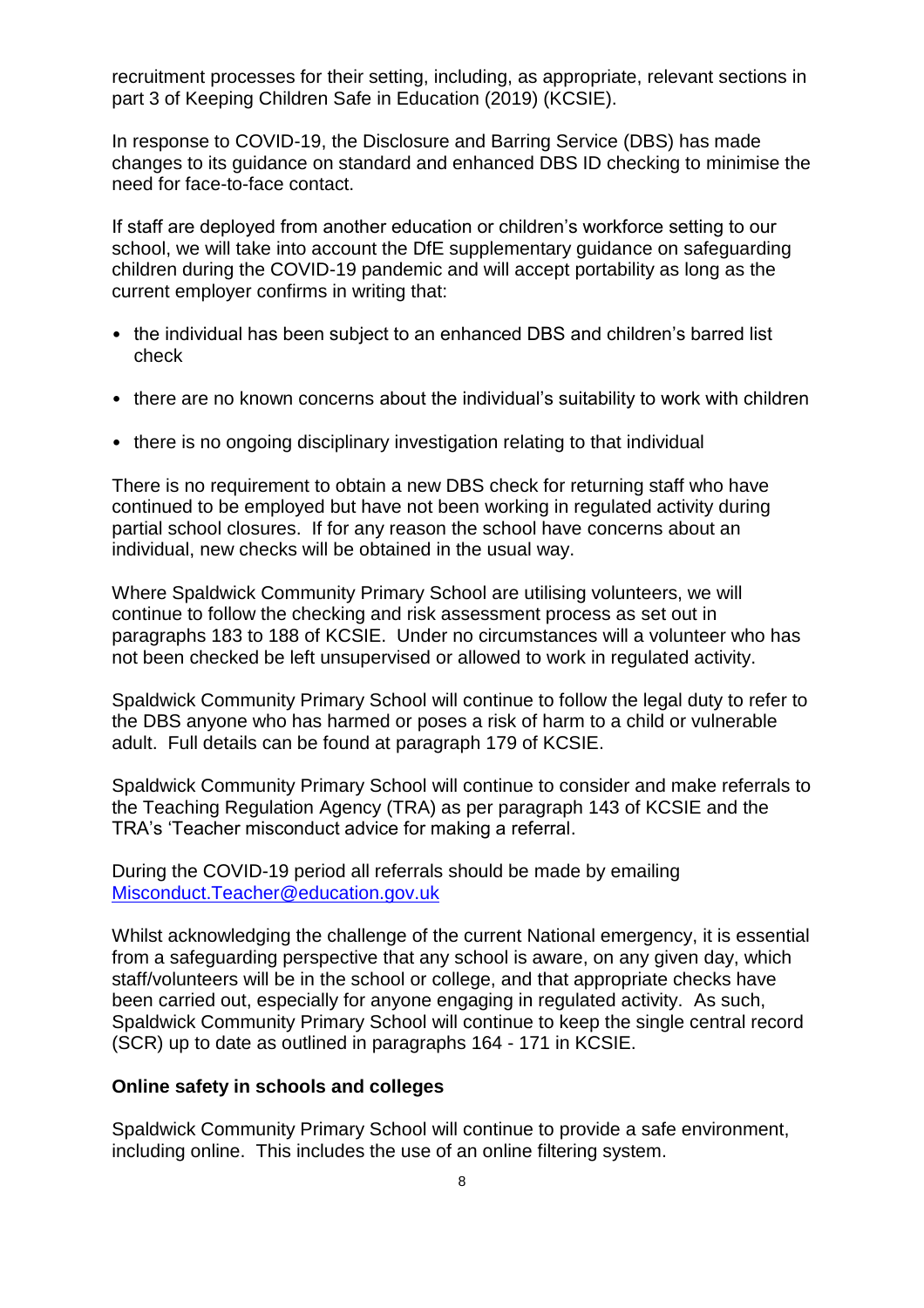Where students are using computers in school, appropriate supervision will be in place.

## **Children and online safety away from school and college**

It is important that all staff who interact with children, including online, continue to look out for signs a child may be at risk. Any such concerns should be dealt with as per the Safeguarding and Child Protection Policy and where appropriate referrals should still be made to children's social care and as required, the police.

School closures bring lots of challenges for both school staff and parents, and both are increasingly looking to the benefits of technology to continue delivering some form of learning experience for children.

As always, there are huge benefits to be gained from the appropriate use of technology, and accessing learning resources whilst at home is a great example of this. However, parents (and teachers) need to be aware of the potential risks that go along with this.

Spaldwick Community Primary School will ensure any use of online learning tools and systems is in line with privacy and data protection/GDPR requirements.

## **Peer on Peer Abuse**

Spaldwick Community Primary School recognises that during the closure a revised process may be required for managing any report of such abuse and supporting victims**.** 

Where a school receives a report of peer on peer abuse, they will follow the principles as set out in part 5 of KCSIE and of those outlined within of the Safeguarding and Child Protection Policy.

The school will listen and work with the young person, parents/carers and any multiagency partner required to ensure the safety and security of that young person.

Concerns and actions must be recorded and appropriate referrals made.

#### **Radicalisation**

School staff have received training about Prevent. The school has a Prevent Lead: Louise Worrell. All school staff are aware of the need to treat concerns about radicalisation as safeguarding concerns, and immediately share them with their Designated Safeguarding Lead (or deputies). DSLs continue to refer concerns about radicalisation to partner agencies, including Channel Panel which remains operational, in line with usual procedures.

The Department for Education has also published information here on [prevent](https://educateagainsthate.com/blog/posts/school-closures-ongoing-prevent-management-support/)  [management support for schools and colleges.](https://educateagainsthate.com/blog/posts/school-closures-ongoing-prevent-management-support/)